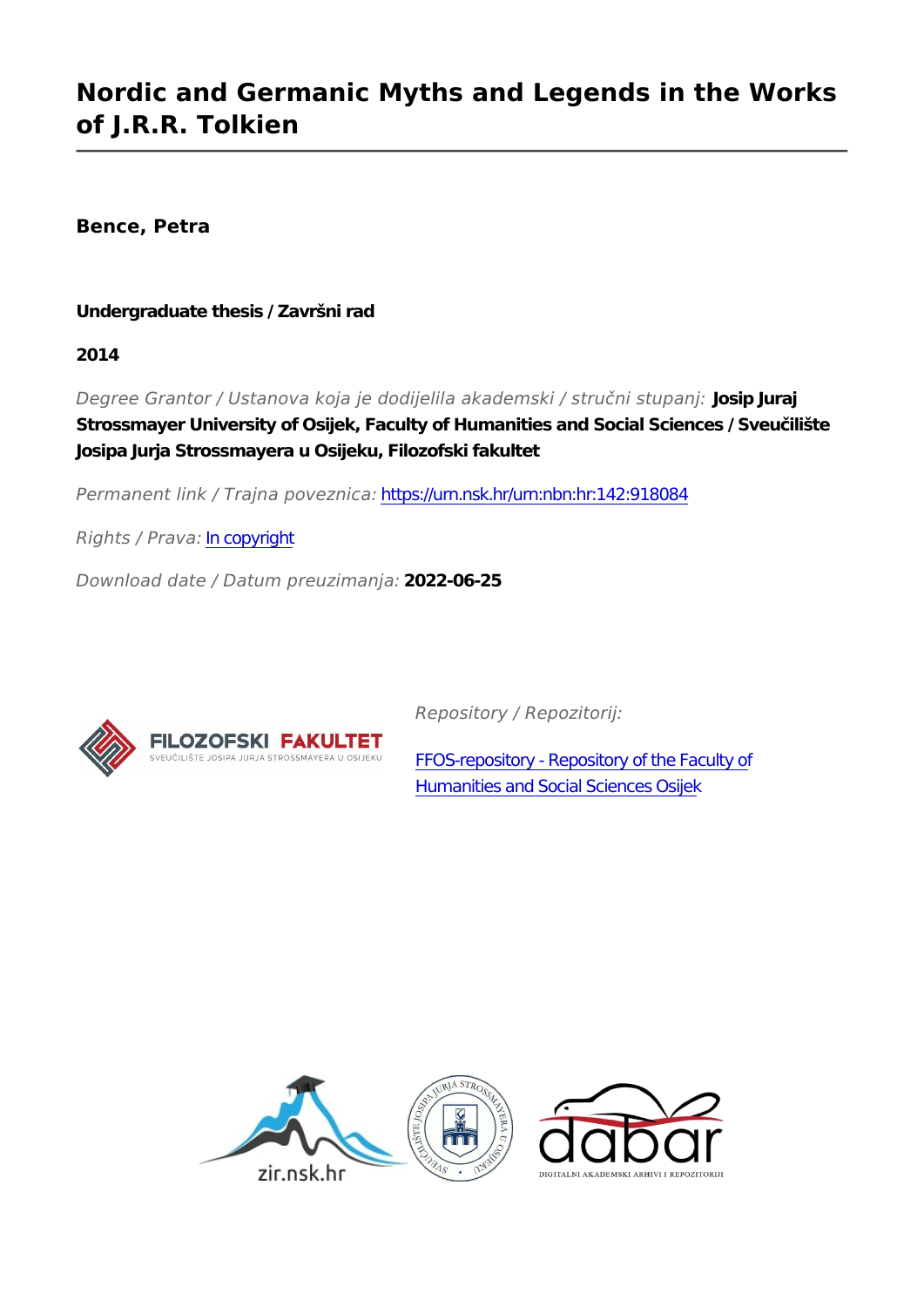Sveučilište J.J. Strossmayera u Osijeku

Filozofski fakultet

Preddiplomski studij engleskog i mađarskog jezika i književnosti

Petra Bence

# **Nordic and Germanic Myths and Legends in the Work of J. R.R. Tolkien**

Završni rad

Mentor:izv. prof. dr. sc. Sanja Runtić

Osijek, 2014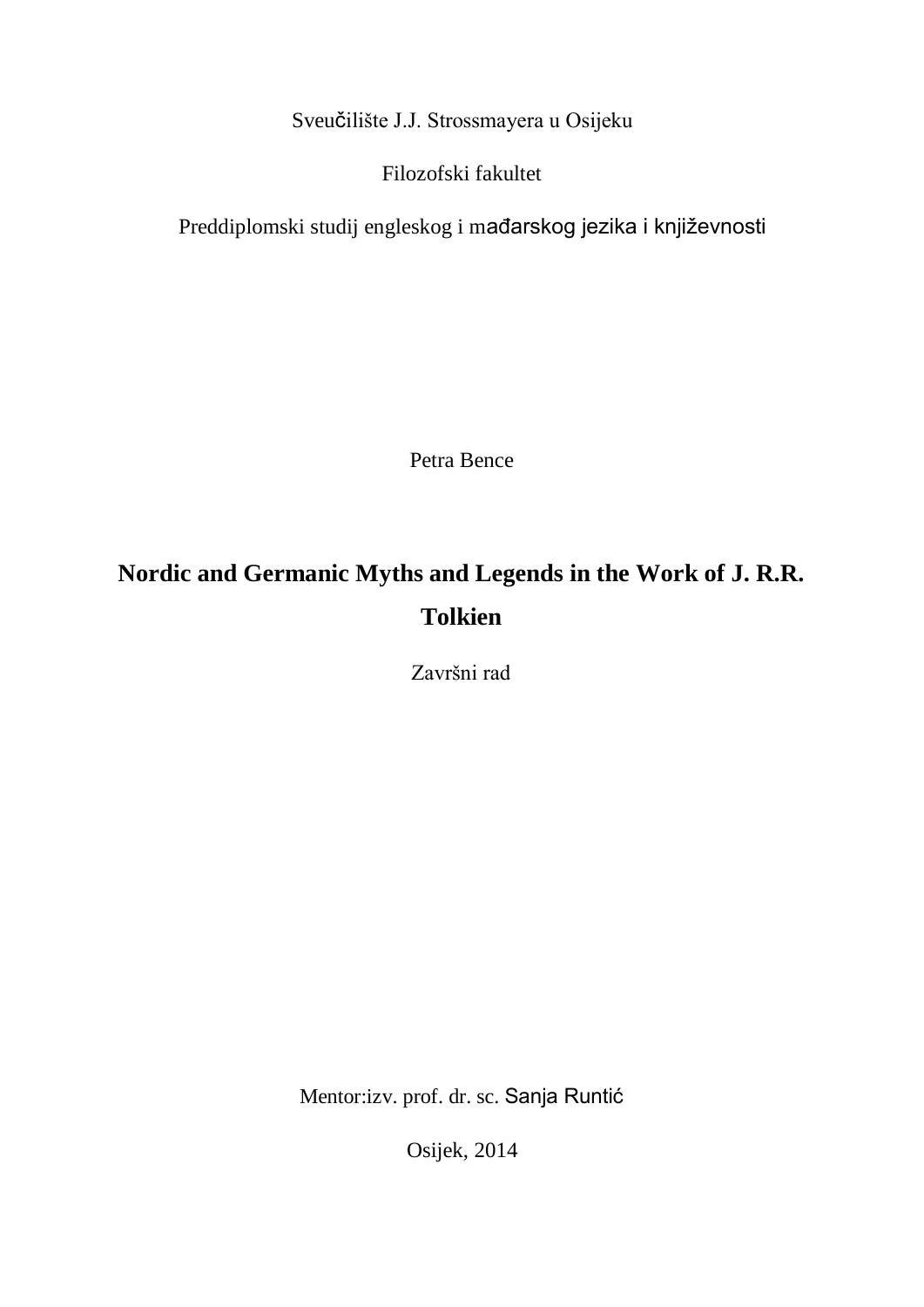### **Contents**

| 3. Other Mythologies, Influences, and the Arthurian Legends14 |
|---------------------------------------------------------------|
|                                                               |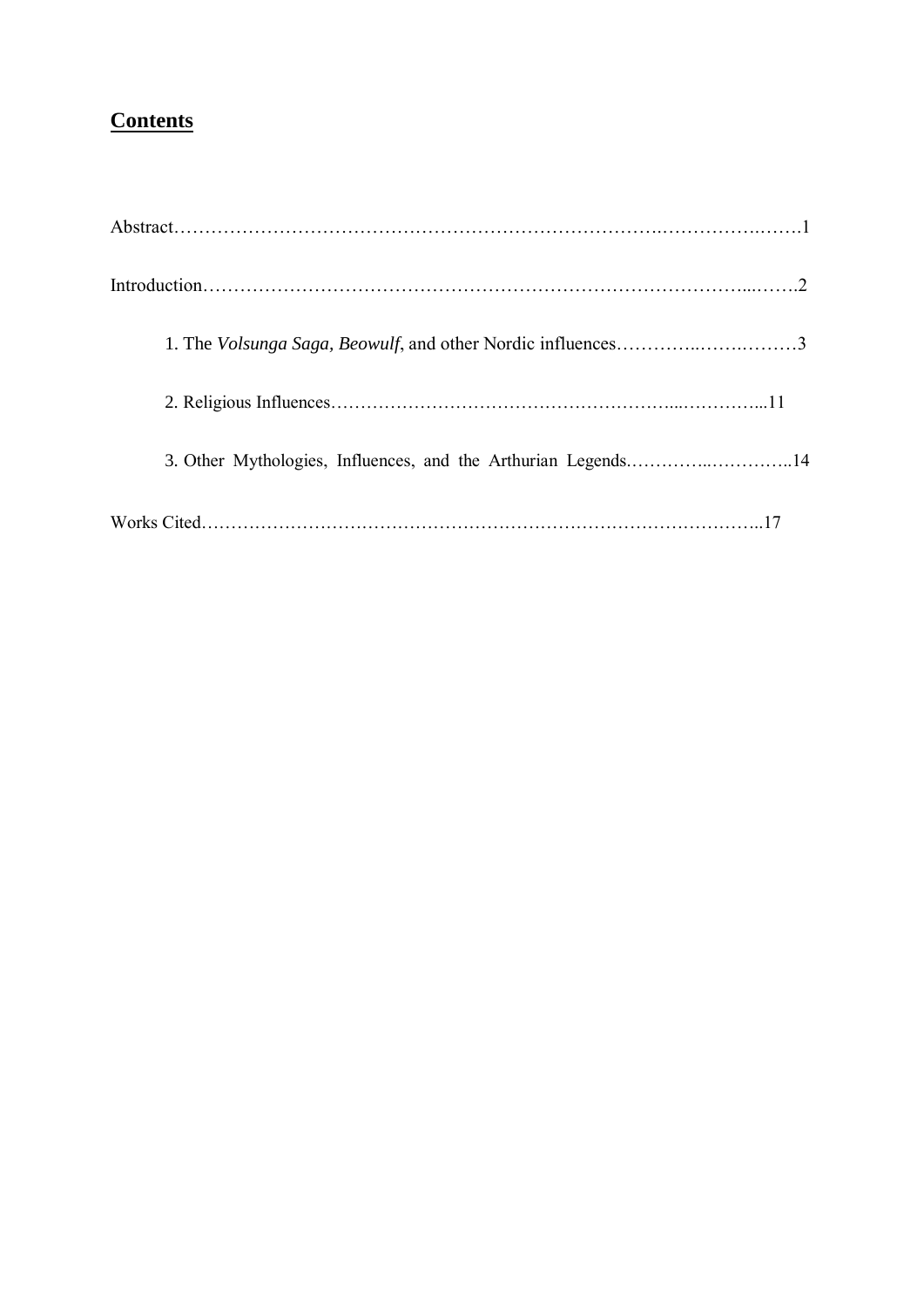#### **Abstract**

J. R. R. Tolkien was a highly creative person and a writer who was, using his knowledge and imagination, able to create a whole new world filled with moral lessons, interesting magical places and characters, and most importantly, constant battles between good and evil in which good always finds a way to win. Tolkien made up a very complex historical and mythological background for his novels, and that exactly gives his work a special value among his readers and critics. However, he did not invent every single detail in it, but was strongly influenced by old Germanic, Nordic, Greek, Finnish, and many other mythologies and, since he was a very religious person, Christianity. Some parts of his stories were also inspired by his own life. Tolkien spent almost twenty years of his life writing what later turned out to be his lifework – a novel *The Hobbit* which was later followed by *The Lord of the Rings*  trilogy*.* Aside from his broad knowledge and fascination with old mythologies, he was also a university professor who knew a lot about the complexity of language. That is visible in the fact that Tolkien invented whole new languages for his imaginary world and its inhabitants. This paper explores Tolkien's novels *The Hobbit* and

*The Lord of the Rings*, focusing on the details – races, concrete characters, and items like swords and rings – from old mythologies and languages that influenced Tolkien's writing, as well as all the Christian values like self-sacrifice, friendship, and mercy which he used to distinguish good from bad characters and forces. It will attempt to demonstrate that Tolkien's novels *The Hobbit* and *The Lord of the Rings* are a proof of his strong religious beliefs, his ability to create new interesting stories and locations, and to combine his knowledge and imagination into the perfect mixture that has intrigued readers all around the world.

Keywords: Tolkien, *The Hobbit, The Lord of the Rings*, Mythology, Language, Religion, Christianity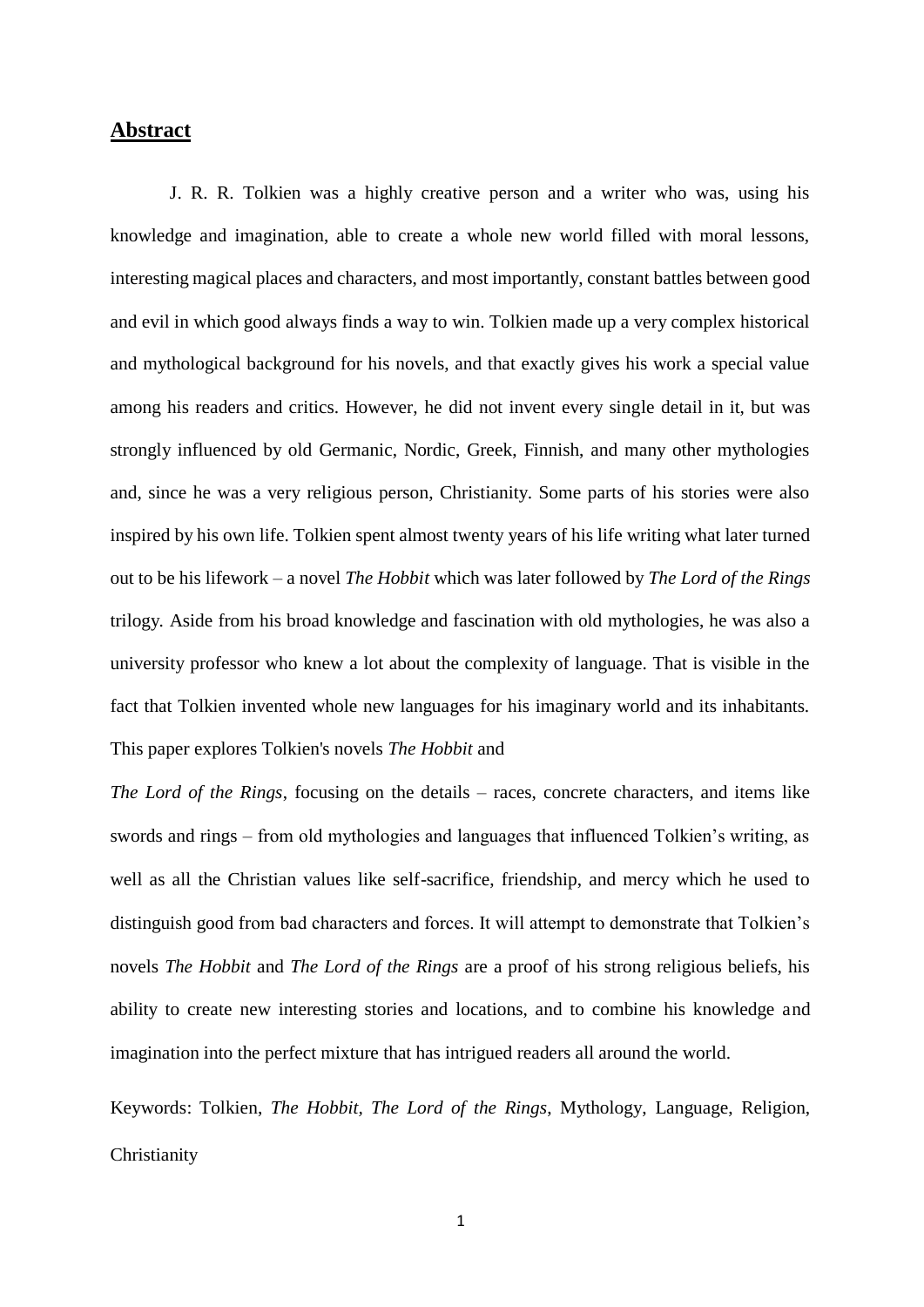#### **Introduction**

John Ronald Reuel Tolkien was a versatile man from England. He was a poet, a writer, a philologist, and a university professor. However, he is best known as the author of the classic high fantasy works *The Hobbit (1937)* and *The Lord of the Rings* (1937 – 1949). He was a renowned scholar of the English language, specializing in Old and Middle English, and he worked as the Professor of Anglo-Saxon (Old English) at the University of Oxford. Also, since he was a little boy, religion was a huge part of his life and growing up he formed a strong opinion about Christianity which along with a lot of different mythologies, influenced him as a writer. Other than simply making up fantasy stories, Tolkien was trying to touch his readers emotionally, teach them something new and to reflect the economic and industrial state of England at his time.

The first part of this paper discusses the influences of the *Volsunga Saga, Beowulf*, and other Nordic texts on Tolkien's *The Lord of the Rings* and *The Hobbit.* There are a lot of similarities between Tolkien's texts and those from the Nordic mythology. Yet, there are also many differences – elements Tolkien invented on his own, proving the amount of knowledge he possessed. The second chapter discusses the religious influences on Tolkien's work. It analyzes four Christian elements – pity, self-sacrifice, true friendship, and loyalty – as demonstrated by Tolkien's characters throughout the novels. The last chapter looks into some other mythologies – Finnish and Arthurian, as well as some other aspects such as Tolkien's personal life that left an impact on Tolkien's work.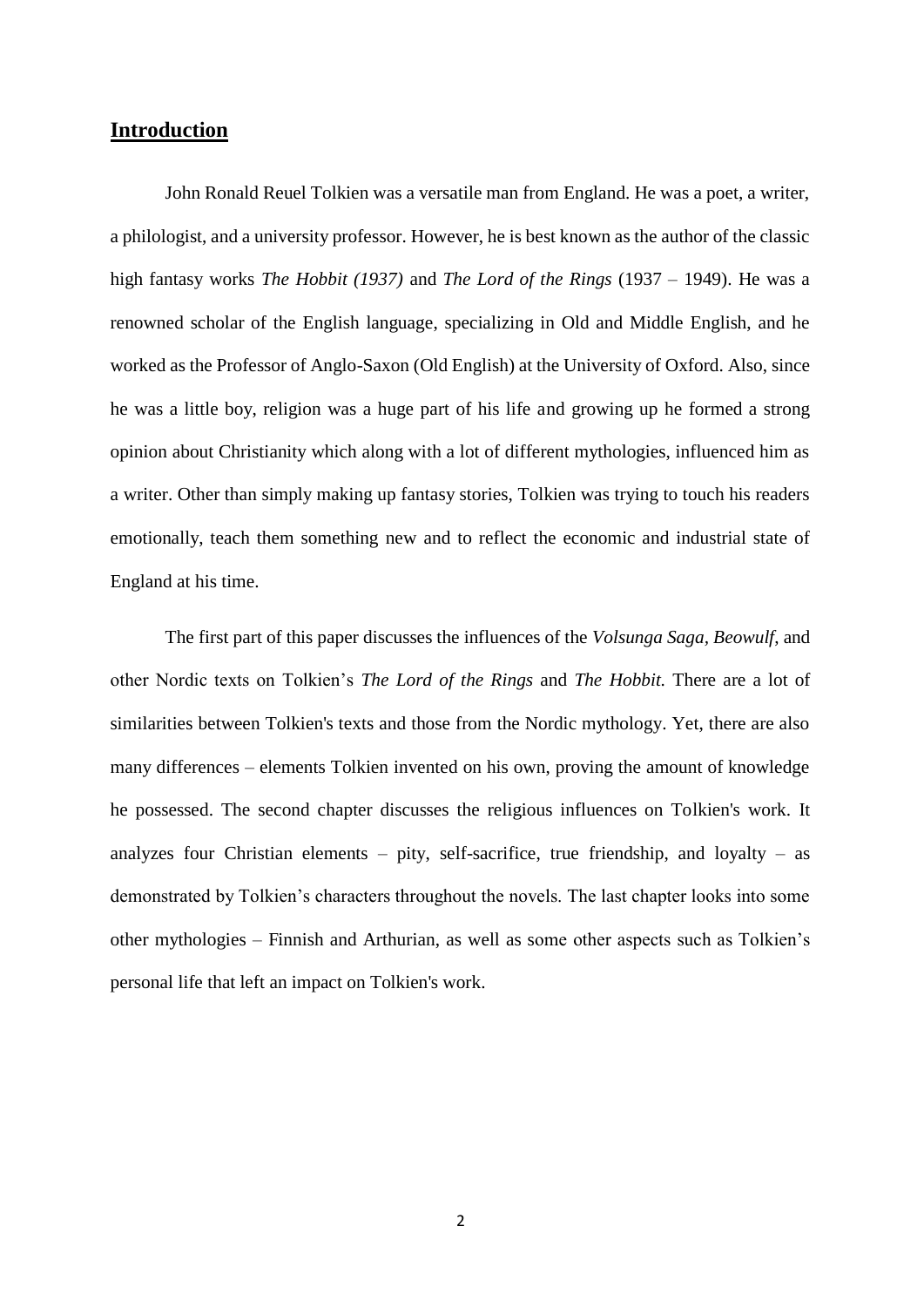#### **1. The** *Volsunga Saga, Beowulf***, and other Nordic influences**

Tolkien spent a lot of time translating old texts and observing everything there was to know about languages, which later on influenced his writing of *The Hobbit* and *The Lord of the Rings* trilogy. Since love for languages and love for mythology are usually connected, he soon fell in love with mythologies worldwide. During these studies, he "became aware of the fact that England itself had no own mythology. There was the Celtic, the Roman, the Norse and the Christian Mythology but none especially of England" (Wettstein 1). This made him write stories and poems about people who might have taken place in the Mythology of England. He was inspired by the Bible, Celtic Tales, and the pieces of William Shakespeare, but more than anything – by the Norse mythology. To be precise, he took a lot of details and ideas from *The Volsunga Saga* and the Old English epic of *Beowulf.*

The elements taken from *The Volsunga Saga* are visible in basic literary elements like the main setting of Tolkien's novels – the Middle-earth. According to Martin Wettstein, Midgard from the Norse mythology was one of the three worlds that compose the Universe, and when compared with the Middle-earth, the similarities are pretty obvious. Midgard was a place where battles between good and evil took place, and so is Tolkien's Middle-earth. The first record of the Norse "Midgard" being translated into Middle-earth was found in the Lay of Eärendel the Mariner. Two more places have been directly influenced by Norse mythology, and their names are Mirkwood and the Misty Mountains. Mirkwood is a magical forest full of all kinds of creepy creatures, including giant spiders, and just like Mirkwyd in one of the Nordic myths, it is a border wood (Wettstein 1, 4). Misty Mountains appear in the poetic *Edda.* In that story, a hero called Skirnir has to pass over them, and in the meanwhile he has to face Giants and Trolls who live in caves. A similar situation appears in Tolkien's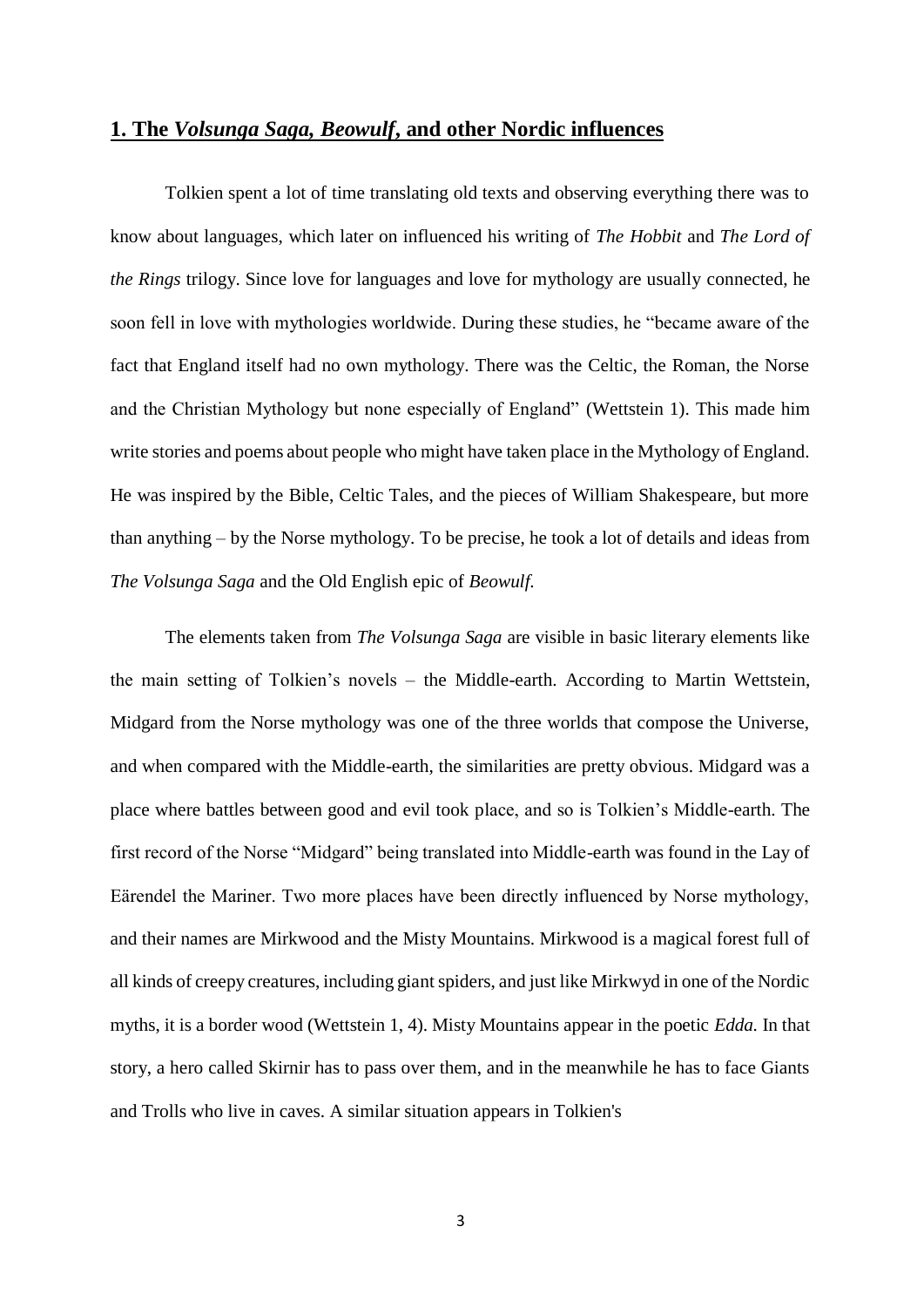stories. The Misty Mountains are always between the main protagonists and their goal, and the last "Homely House" is placed at the foot of the mountain:

> Frodo was now safe in the Last Homely House east of the Sea. That house was, as Bilbo had long ago reported, "a perfect house, whether you like food or sleep, or story-telling or singing, or just sitting and thinking best, or a pleasant mixture of them all." (*The Fellowship of the Ring* 144)

Apart from places, elements like Runes, riddles, swords and even the whole idea of the most important symbol in Tolkien's novels – the One Ring, were also borrowed from the Norse mythology.

As it was mentioned before, Tolkien was a huge fan of languages. He knew Latin, Greek, Welsh, Finnish, French, Anglo-Saxon, Gothic, old Scandinavian, Spanish, old French, old Icelandic, Russian, and Italian (Jonathan n.pag.). All of those languages helped him understand foreign mythologies and also gave him some basic knowledge on how to create a new language, which he did – twice. Tolkien used runes to write his invented languages and, similarly to the Nordic texts, they were also used as "signs of wisdom, skaldic poetry and magic" (Mertens 5). The origin of runes is Germanic and they had been used, under the name Futhark, by German tribes centuries before, until they were replaced by the Latin alphabet (Wettstein 6). The runes in *The Hobbit* can be found on a map, explaining how and where to find a secret way into the Lonely Mountain. Those are the so called Moon Runes. Elrond describes them in the following way:

> "Moon-letters are rune-letters, but you cannot see them," said Elrond, "not when you look straight at them. They can only be seen when the moon shines behind them, and what is more, with the more cunning sort it must be a moon of the same shape and season as the day when they were written. The dwarves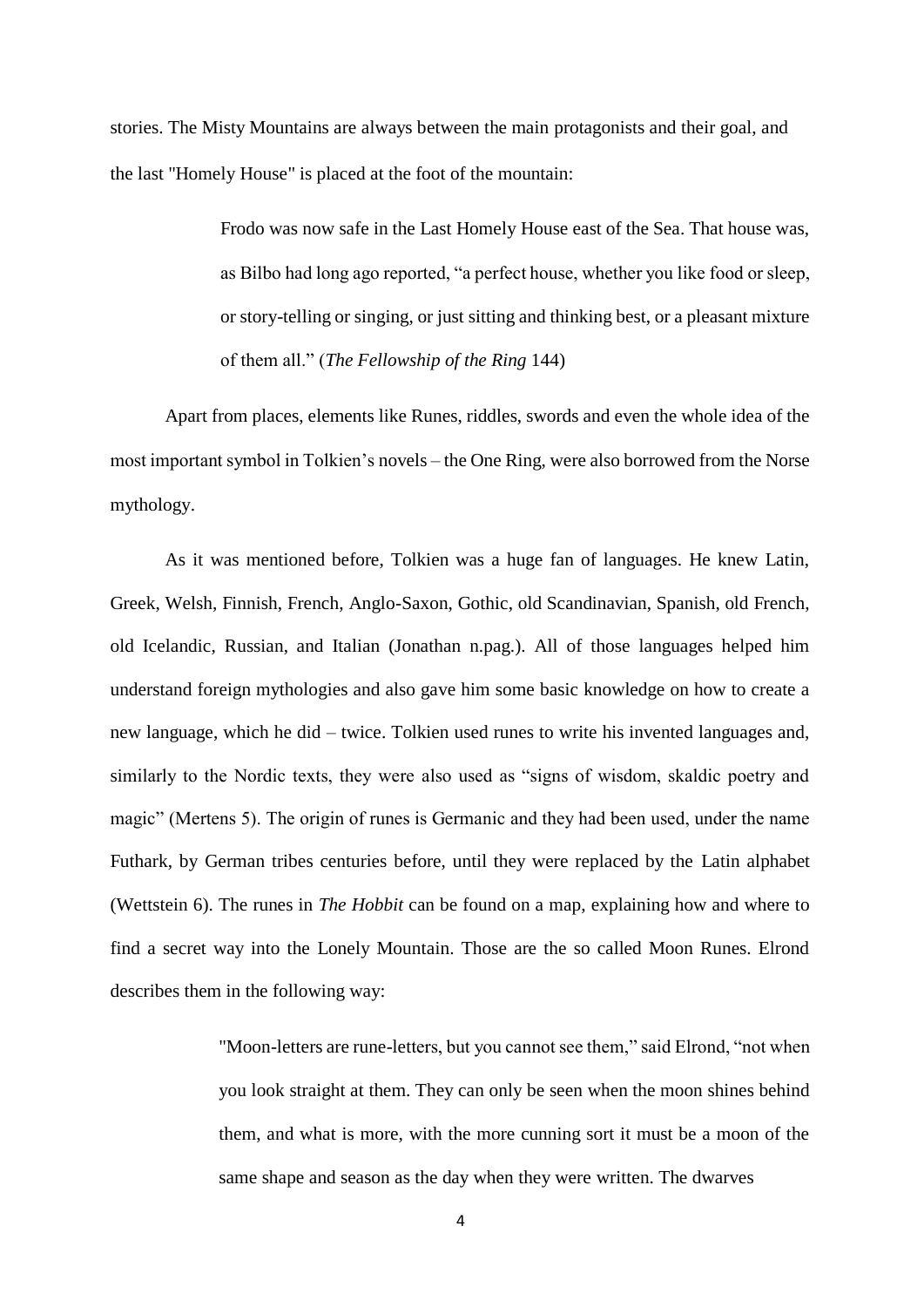invented them and wrote them with silver pens, as your friends could tell you."

(*The Hobbit* 24)

In *The Lord of the Rings* runes appear above the doors of the great mine called Moria. They too are very much like Nordic runes because they form a riddle whose answer is the password which opens the gate, and it makes them the sign of wisdom:

> "The words are in the elven-tongue of the West of Middle-earth in the Elder Days," answered Gandalf... They say only: "The Doors of Durin, Lord of Moria. Speak, friend, and enter." "What does it mean by speak, friend, and enter?" asked Merry. "That is plain enough," said Gimli. "If you are a friend, speak the password, and the doors will open, and you can enter." (*The Fellowship of the Ring* 196)

Further, riddle contests can be found in the "Lay of Vafthrudnir" in the poetic *Edda*. In it, Odin asks the giant Vafthrudnir riddles in order to find out how smart he is. Their contest is very similar to the one between Bilbo and Gollum in *The Hobbit* (Wettstein 5).

Swords in Nordic mythology have names, which makes them more than just objects. Tolkien also applied that to the swords in his stories: "…and the bright blade of Andúril shone like a sudden flame as he swept it out. 'Elendil!' he cried. 'I am Aragorn, son of Arathorn...'" (*The Two Towers* 16).

Magical rings were always a big part of Norse mythologies, and are also very important in the legends of the *Edda.* In both myths and Tolkien's novels, rings were used as a metaphor for power. This is why the character of the One Ring has to be mentioned. It is the source of most of the problems in both *The Hobbit* and *The Lord of the Rings*. It causes almost all wars in the stories, corrupts a lot of characters, and it is the most powerful weapon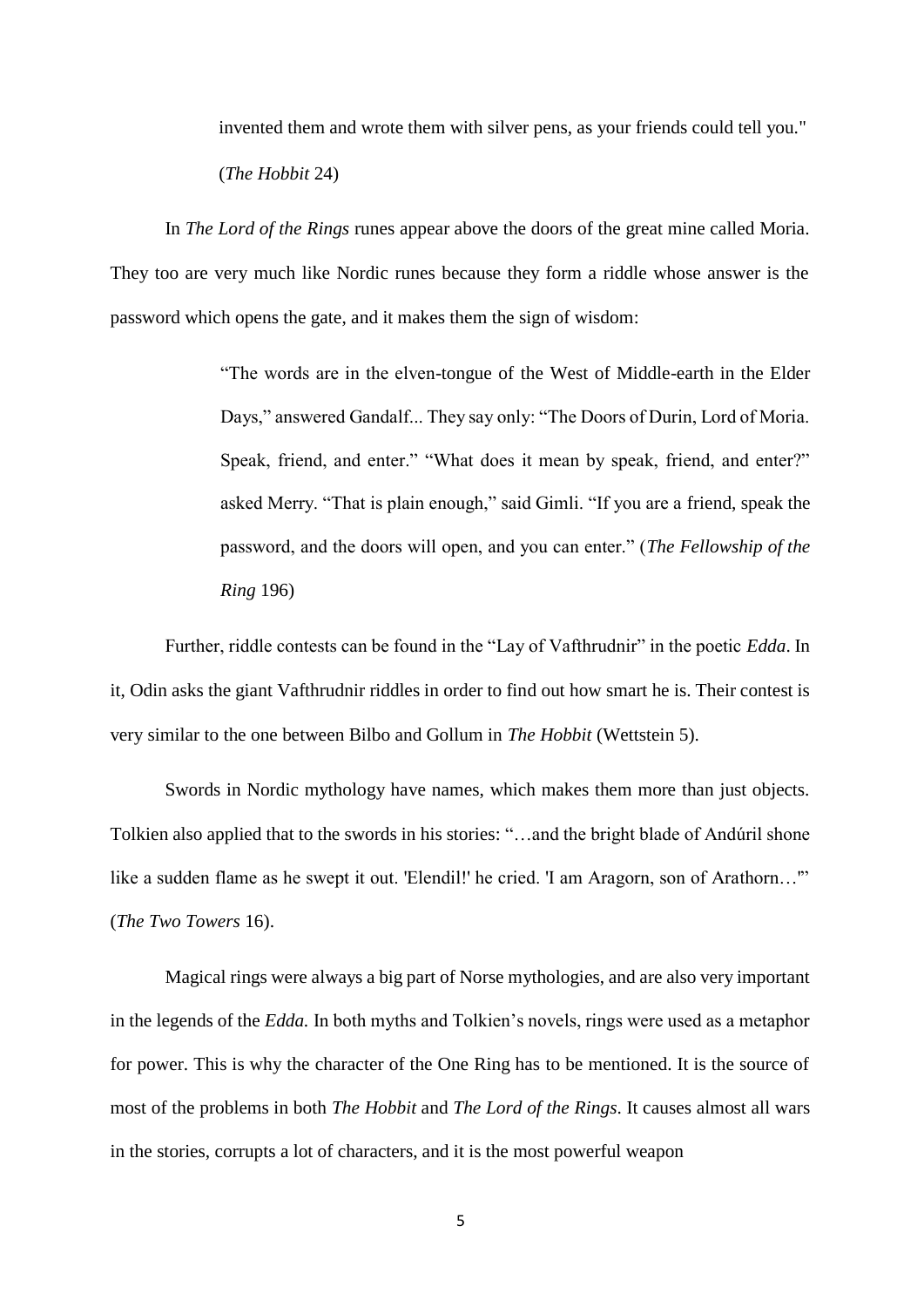no one except Sauron can control: "The very desire of it corrupts the heart. Consider Saruman. If any of the Wise should with this Ring overthrow the Lord of Mordor, using his own arts, he would then set himself on Sauron's throne, and yet another Dark Lord would appear" (*The Fellowship of the Ring* 172).

Tolkien's characters and races were strongly influenced by Norse myths as well. In *the Hobbit* the most important races from the Norse mythology are the Dwarves, Dragons and Giants, whereas the ones in *The Lord of the Rings* are Elves and Rohrim. There are also a lot of other races like Orcs, Trolls, Werewolves, and Eagles, important for both of these works.

There is a lot of evidence that the Dwarves were taken from the Norse mythology. For example, Norse Dwarves, as well as Tolkien's, lived in the mines, spending their days searching for gold and other valuables. Both Tolkien's dwarves and those from the Norse mythology forged weapons and were skilled smiths. Another similarity are their names. Tolkien took names like Dvalin, Bombur, Nori, Dori, Ori, Thror, Thorin, and even Gandalf (who was also a dwarf in the Norse mythology) from the first Norse poem of the poetic *Edda*: "The dwarves did as *Durin* directed, Many man forms made from the earth… Veignr and *Gandalf*, Vindalf, *Thorin*, *Thror* and *Thrain…"* (*Völuspá*, 3 - 4, 13 – 15).

The next type of creatures Tolkien borrowed are dragons and giants. Both Tolkien's and Norse dragons lived in caves, protecting their treasures, and they could only be killed by stabbing them in their stomach, for it was their weakest point. It is not clear, however, whether Tolkien was inspired by Norse or Celtic myths, since Celtic myths contain dragons, too (Wettstein 3). Giants were also a very important part of Norse mythology and Tolkien uses Melkor as the equivalent of biblical Lucifer. Other creatures appear in more than one mythology (Norse, Greek, Celtic…) so it is difficult to define their origin.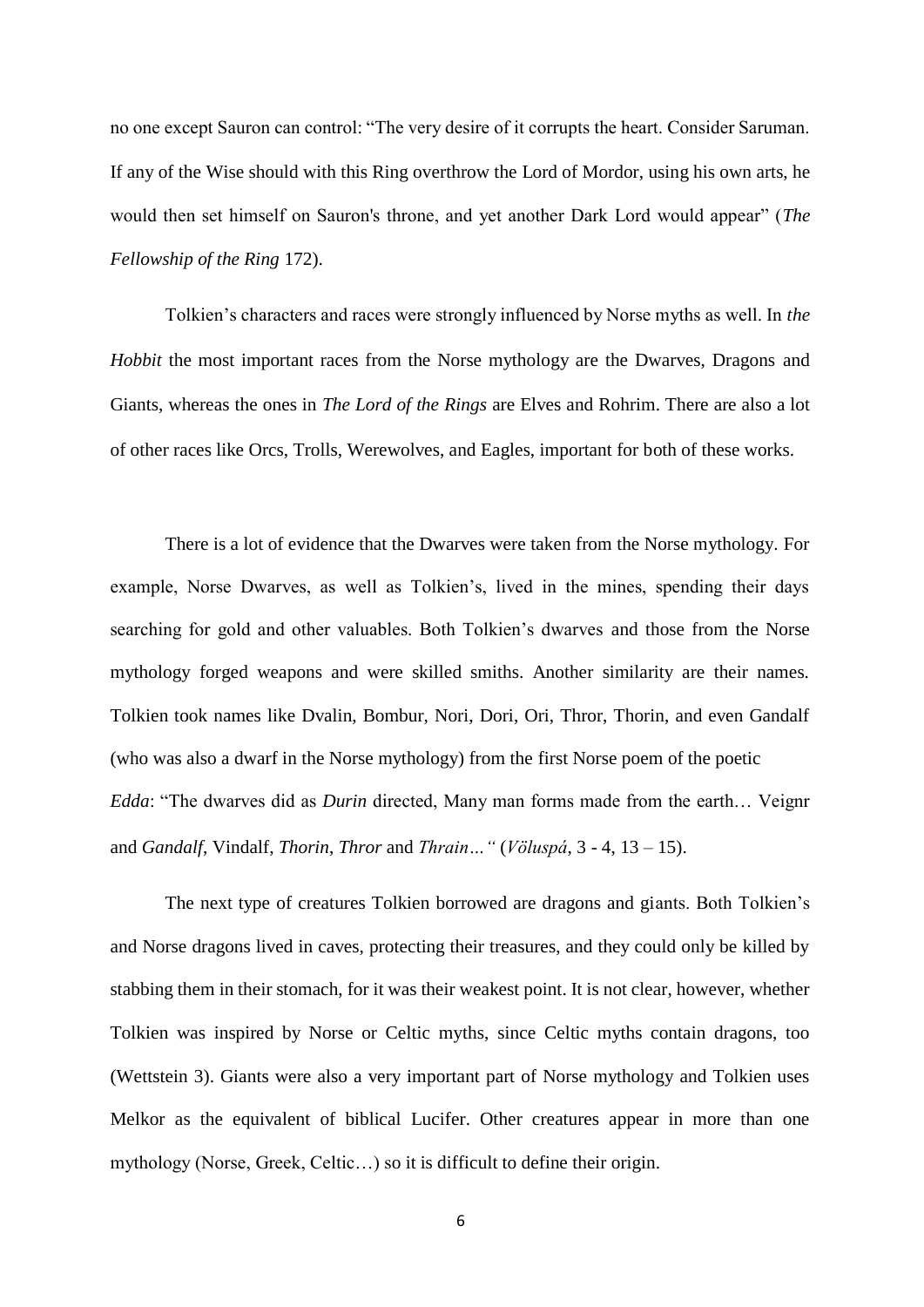Tolkien needed a completely new race to speak the language he invented, and since the Elves from the Norse mythology were unlike any other race, he decided to use them for that purpose. He adopted both Light and Dark Elves, and later on, divided the Light ones into three groups (houses). Although he made up their history all by himself, their being magical and immortal makes them quite similar to the Norse elves.

Likewise, in *The Lord of the Rings* Tolkien created the Rohrim people. They are the men of Rohan, blond and living in a flat land which is divided into marches. Swedish people pretty much fit the same description (Wettstein 3).

Some of the individual characters from *The Hobbit* and *The Lord of the Rings* have to be mentioned, too. Not only was Gandalf's name taken from Norse mythology, but so were his appearance and behavior. Gandalf is, in Tolkien's novels, described as a gray wanderer and he is a God-like wizard. It is no surprise that a character exists in Nordic mythology who is described almost the same way. His name is Odin and he is one of the gods from the *Volsunga Saga* whose task is to bring order and peace to the world. They both are cloaked and have a staff. Gandalf's name even means "the elf with the long staff" (Mimir's well n.pag.). Another similarity is the fact that both Gandalf and Odin are leading people into the battles and helping them however they can. They are wise, can use magic, are always on the road and death is not unknown to them. Odin hanged himself on a tree and Gandalf in *The Lord of the Rings* dies in the Mines of Moria, while fighting the daemon from the shadows – Balrog. Not only do they both die, but they also return from the dead, wiser and more powerful. Gandalf's horse named Shadowfax is the king of all horses in Middle-earth and his ancestors were the horses from the west. Odin had a similar horse called Slepnir.

Further, there is Beorn who was not directly taken from any Norse mythology, but his name is an Old Germanic word for a "bear." In *The Hobbit*: "He is very strong, and he is a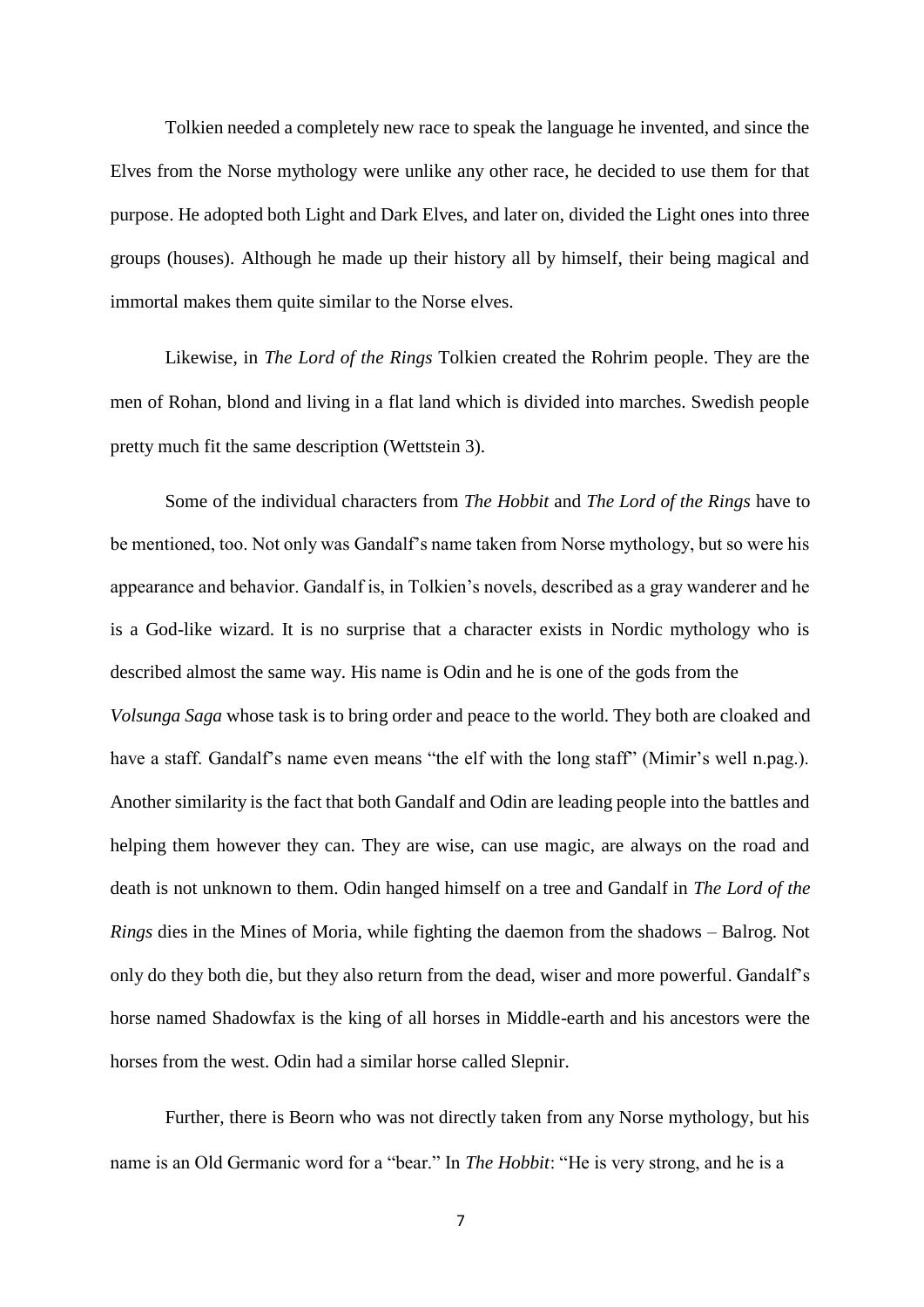skin-changer" (*The Hobbit* 48). Some of the warriors in Nordic myths started behaving like animals while in the battle and were called "berserks", so Tolkien might have gotten his idea from them (Wettstein 4).

The last character is Aragorn who can very easily be compared to some of the characters from the *Volsunga Saga*. There is a description in the third chapter of the *Volsunga Saga* about a man who seems pretty much like Aragorn, at least when he was still one of the rangers called Strider: "A certain man came into the hall unknown of aspect to all men; and suchlike array he had, that over him was a spotted cloak, and he was bare-foot, and had linen-breeches knit tight even unto the bone, and he had a sword in his hand." (*Volsunga Saga* chapter 3).

Tolkien was a scholar of medieval literature, and he once admitted that he let some parts of *Beowulf* influence his work because he was a huge fan (Ancalagon-V n.pag.). One of the most important details is the similarity between Tolkien's creature Gollum and the villain Grendel from *Beowulf*. In *Beowulf* Grendel is described in the following way:

Grendel this monster grim was called,

march-riever mighty, in moorland living,

in fen and fastness; fief of the giants

the hapless wight a while had kept

since the Creator his exile doomed. (*Beowulf* 7)

Gollum is an important character in both *The Hobbit* and *The Lord of the Rings*. In *The Hobbit* he is described as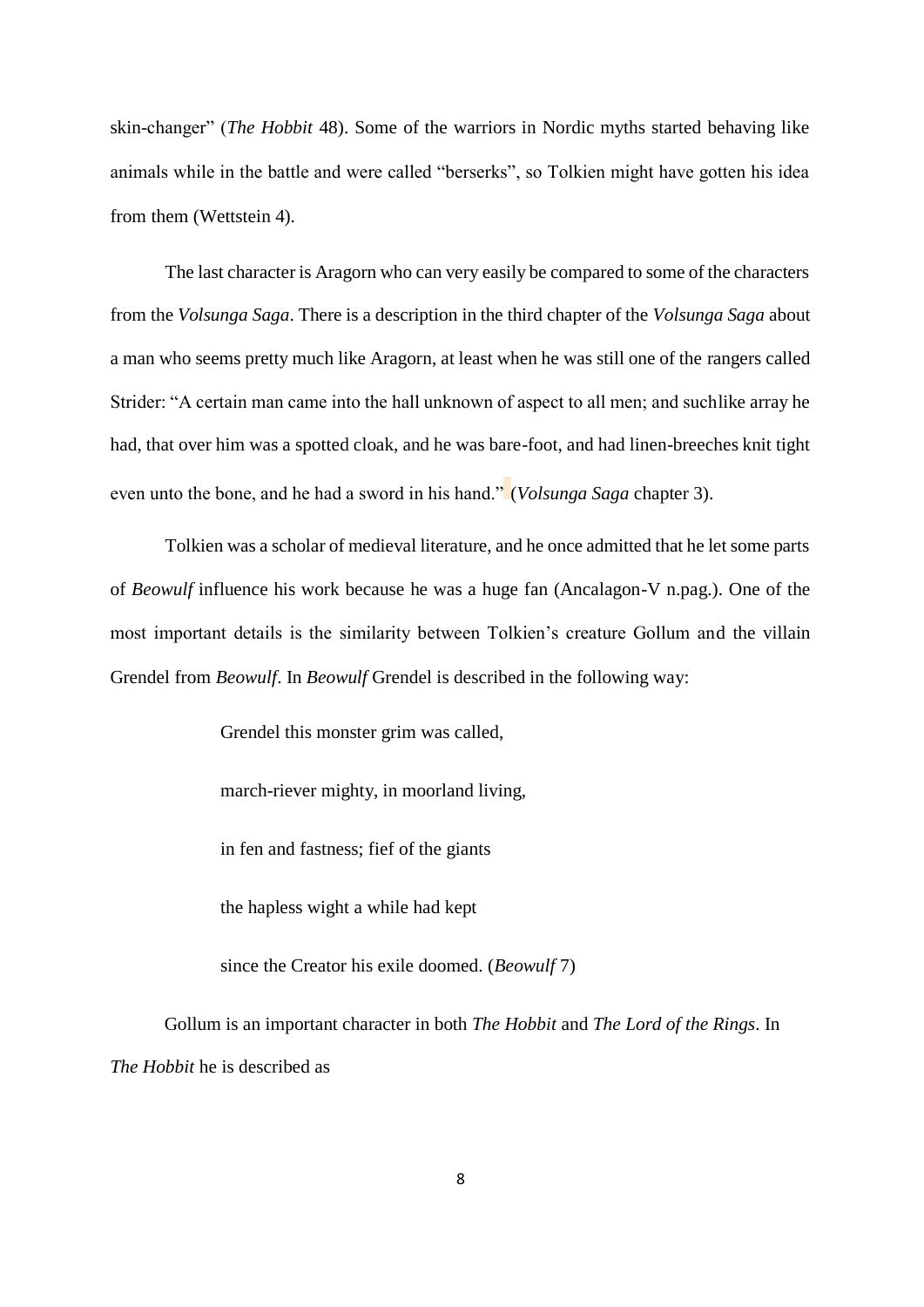small slimy creature. I don't know where he came from, nor who or what he was. He was Gollum - as dark as darkness, except for two big round pale eyes in his thin face. He had a little boat, and he rowed about quite quietly on the lake; for lake it was, wide and deep and deadly cold. He paddled it with large feet dangling over the side, but never a ripple did he make. (*The Hobbit* 31)

Both Grendel and Gollum are corrupted characters who are connected to the main protagonists in some way and have an important role that influences the plot. Also, they both became evil and were parted from their humanity gradually.

On the other hand, Grendel can also be compared with Grima "Wormtongue". While Grima was Saruman's servant who poisoned king Theoden's mind in the kingdom of Rohan in *The Two Towers* and allowed the Orcs to run freely, in *Beowulf* Grendel caused pain to the whole land ruled by king Hrothgar. Also, Gandalf gets rid of Grima and Saruman by challenging Saruman and winning, just as Beowulf did to Grendel.

Another thing connected to Rohan is the resemblance between the great halls. Both king Theoden's Golden Hall and king Hrothgar's Hall are described as large, golden halls glittering in the sunlight that are surrounded by the land:

> …there stands aloft a great hall of Men. And it seems to my eyes that it is thatched with gold. The light of it shines far over the land. Golden, too, are the posts of its doors. There men in bright mail stand; but all else within the courts are yet asleep. (*The Two Towers* 69)

However, Tolkien's willingness to find a new name for elves, since his were not at all like the elves from any other mythology (small or weak), and the fact that he changed the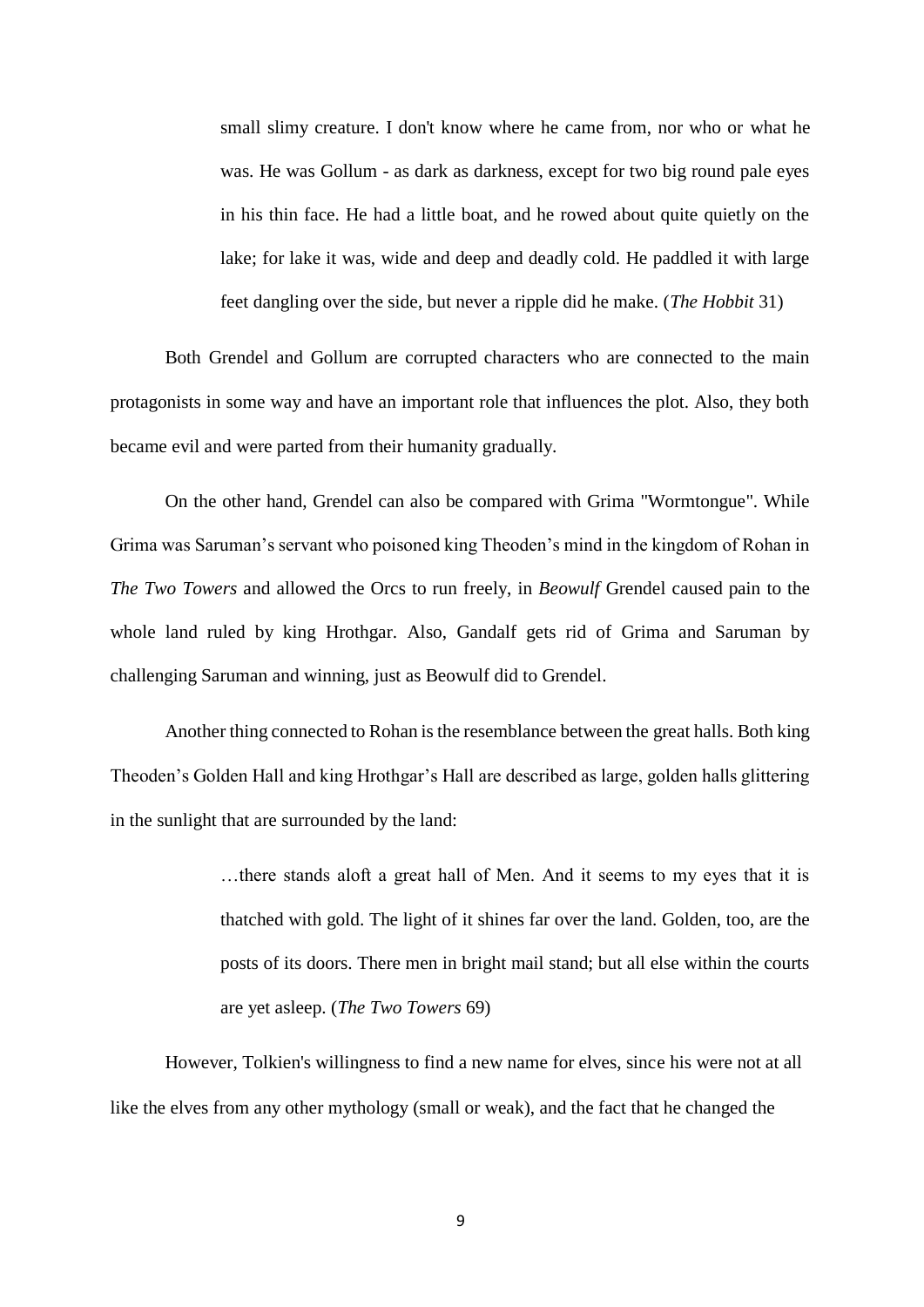plural of dwarf – dwarfs into dwarves (Jonathan n.pag.) is a strong proof that he was not simply plagiarizing someone else's work, but that he used his own inventions instead.

He used the *Volsunga Saga, Beowulf* and many other old Norse texts as the base for his own stories, but ended up making much more complicated and detailed mythology than anyone could imagine. That is exactly what makes his novels so special.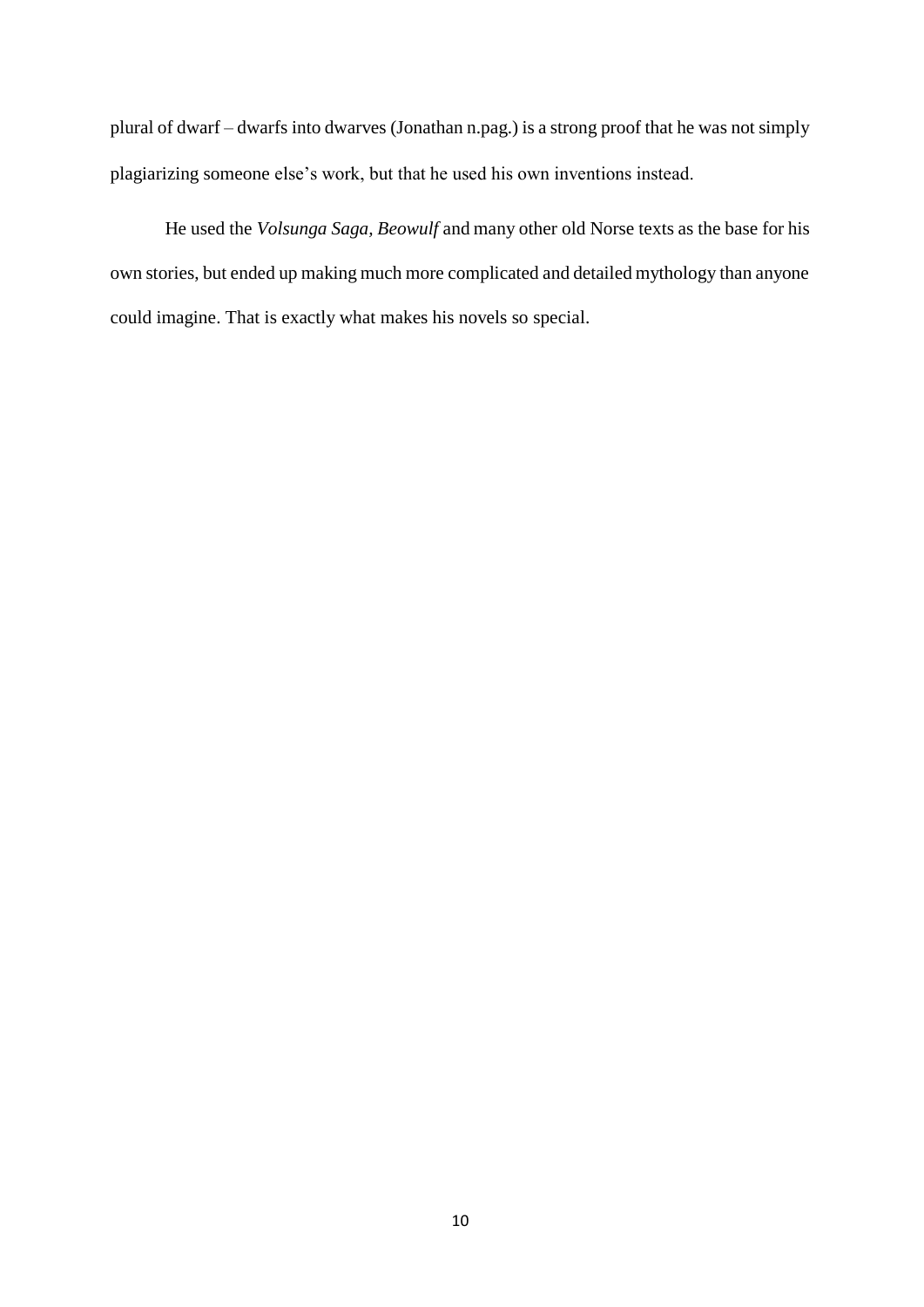#### **2. Religious Influences**

It is well known that Tolkien's writing was under the influence of Christian values because religion was a big part of his life. His connection with Christ was very strong and he often went to church. He was even living under the guardianship of one of the priests after his mother died and she was the one who brought him closer to Christian religion, although it was not easy for her to become a Roman Catholic because "Until recently, England was the most virulently anti-Catholic country in Europe, thanks to the ancient animosity with Catholic France and Spain" (Wood 1). While *The Hobbit* is describes the adventures of one main character called Bilbo Baggins and is not strongly influenced by Christianity, *The Lord of the Rings* is full of religious elements. It is a story about the fellowship connected with friendship, love, and one mission to destroy the evil in Middle-earth. Although in *The Hobbit* some of Christian elements are visible, they are much stronger in *Lord of the Rings* trilogy in which: "Frodo learns - and thus teaches - what for Tolkien is the deepest of all Christian truths: how to surrender one's life, how to lose one's treasure, how to die, and thus how truly to live" (Wood 1). Tolkien was careful not to make his novels overly Christian, so this novel, too, ended up somewhere in between - with a moral lesson and a clear sign of what is right and what is wrong, but without any obvious signs of religion such as churches or Gods. However, pity, true friendship, loyalty and self-sacrifice are four of the Christian elements Tolkien values a lot, so they have to be mentioned.

The first and maybe the strongest Christian element – pity, is visible in the situation from *The Hobbit* in which Bilbo has a chance to kill the creature Gollum, but does not. Bilbo finds the Ring of Power in Gollum's cave and takes it, but when Gollum finds out and asks him "What has it got in its pocketses?" (*The Hobbit* 36), Bilbo has to escape in order to survive. He puts the Ring on his finger and becomes invisible, which makes it easier for him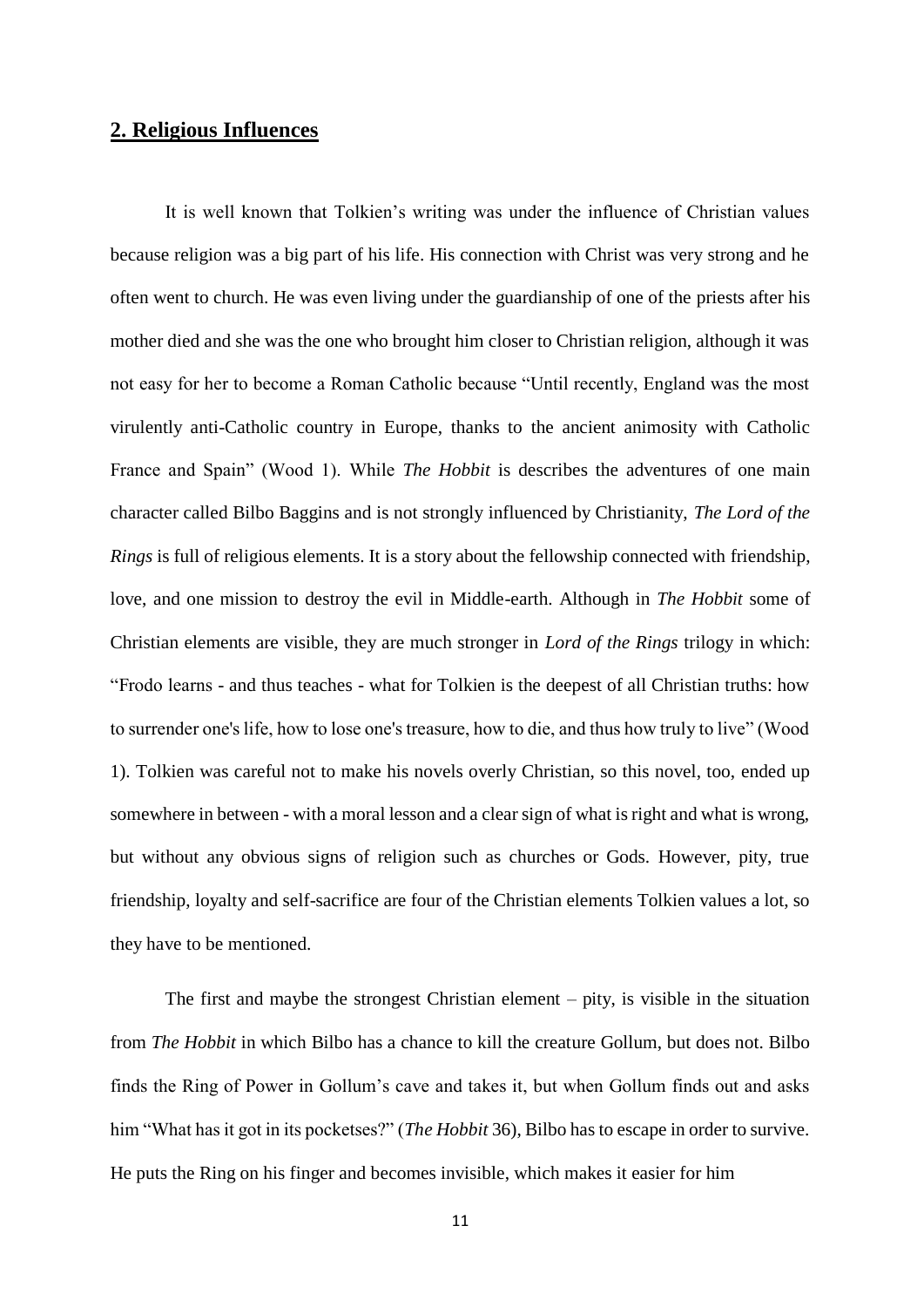to avoid Gollum, but he does not kill him anyway when he has the chance because he feels pity for him: "It was pity that stayed his hand. Pity and Mercy: not to strike without need. And he has been well rewarded, Frodo. Be sure that he took so little hurt from the evil, and escaped in the end, because he began his ownership of the Ring so. With pity" (*The Fellowship of the Ring*  41).

Another Christian element present is the true friendship, and there is no truer, more loyal friend in Tolkien's narratives than Samwise Gamgee. From the beginning he is Frodo's companion, who takes care of him and helps him with everything Frodo goes through. At the end of *The Fellowship of the Ring,* when Frodo decides to go to Mordor all by himself to spare his friends the burden of the Ring of Power, Sam does everything to convince Frodo to let him come along, including going into deep water in spite of the fact that he cannot swim: "*Frodo*: 'Go back, Sam. I'm going to Mordor alone.'

*Sam*: 'Of course you are. And I'm coming with you'" (*The Fellowship of the ring* 258*).*

Furthermore, when Frodo is hurt by the huge spider Shelob in *The Return of the King* and Sam thinks that Frodo is dead, he takes the One Ring from him in order to complete the mission and destroy it, but when orcs come around, he finds out that Frodo is not at all dead, but benumbed by Shelob's poison. The orcs take Frodo to their chambers and Sam once again proves his loyalty. He does not let Frodo die, despite the compelling power of the Ring, but follows the orcs and does everything to save his friend from suffering:

> Faint as was the hope that his guess brought him, it was enough to rouse him. There might be just a chance. His love for Frodo rose above all other thoughts, and forgetting his peril he cried aloud: "I'm coming, Mr. Frodo!" He ran forward to the climbing path, and over it. At once the road turned left and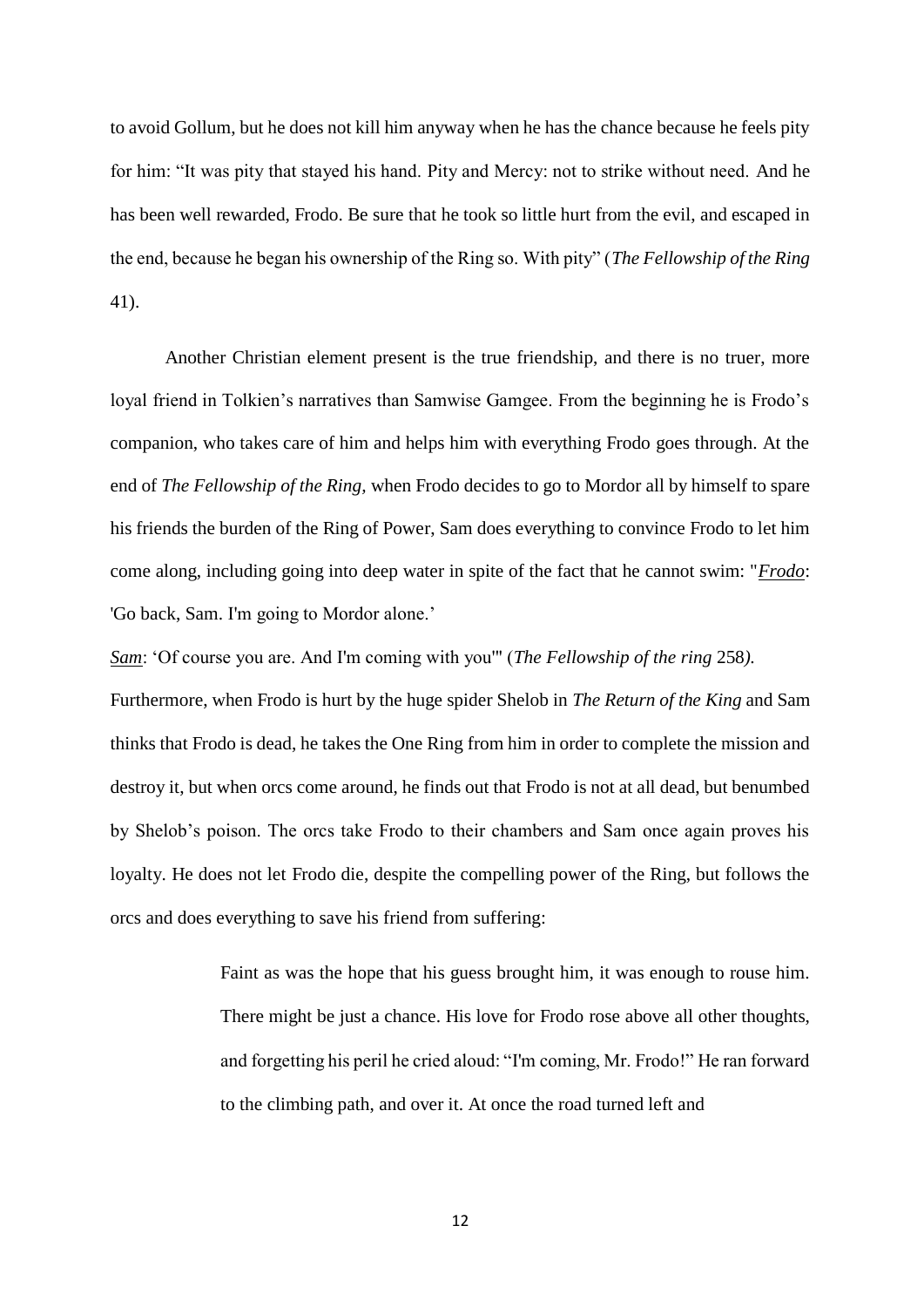plunged steeply down. Sam had crossed into Mordor. (*The Return of the King* 101)

Tolkien proves his fascination with Christianity once again, by writing about selfsacrifice. In *The Fellowship of the Ring*, when Pipin and Merry get in trouble and almost get killed by the orcs, Boromir, the brave knight from Gondor, fights to protect them and does not give up even when there is a good chance for him to die, which unfortunately happens in the end. He sacrifices himself for the wellbeing of the Halflings. In the third part of *The Lord of the Rings* trilogy, Pipin explains to Boromir's father Denethor why his son is dead:

> Pippin flushed and forgot his fear. "The mightiest man may be slain by one arrow," he said, "and Boromir was pierced by many. When last I saw him he sank beside a tree and plucked a black-feathered shaft from his side. Then I swooned and was made captive. I saw him no more, and know no more. But I honour his memory, for he was very valiant. He died to save us, my kinsman Meriadoc and myself, waylaid in the woods by the soldiery of the Dark Lord; and though he fell and failed, my gratitude is none the less." (*The Return of the King* 8)

The last of the four components – loyalty, can also be connected to Boromir. He is from Gondor, the great kingdom of men, and is loyal to his father and their people. He knows that his father wants the One Ring for Gondor alone, as a helping weapon in the war, and even though he agrees that the Ring has to be destroyed, he tries to take it from Frodo and bring it to his father. Boromir cares a lot about his country and its faith and trusts Denetor a lot, which is why he cannot think straight and does what he did: "Boromir opened his eyes and strove to speak. At last slow words came. 'I tried to take the Ring from Frodo,' he said. 'I am sorry. I have paid'" (*The Two Towers* 2).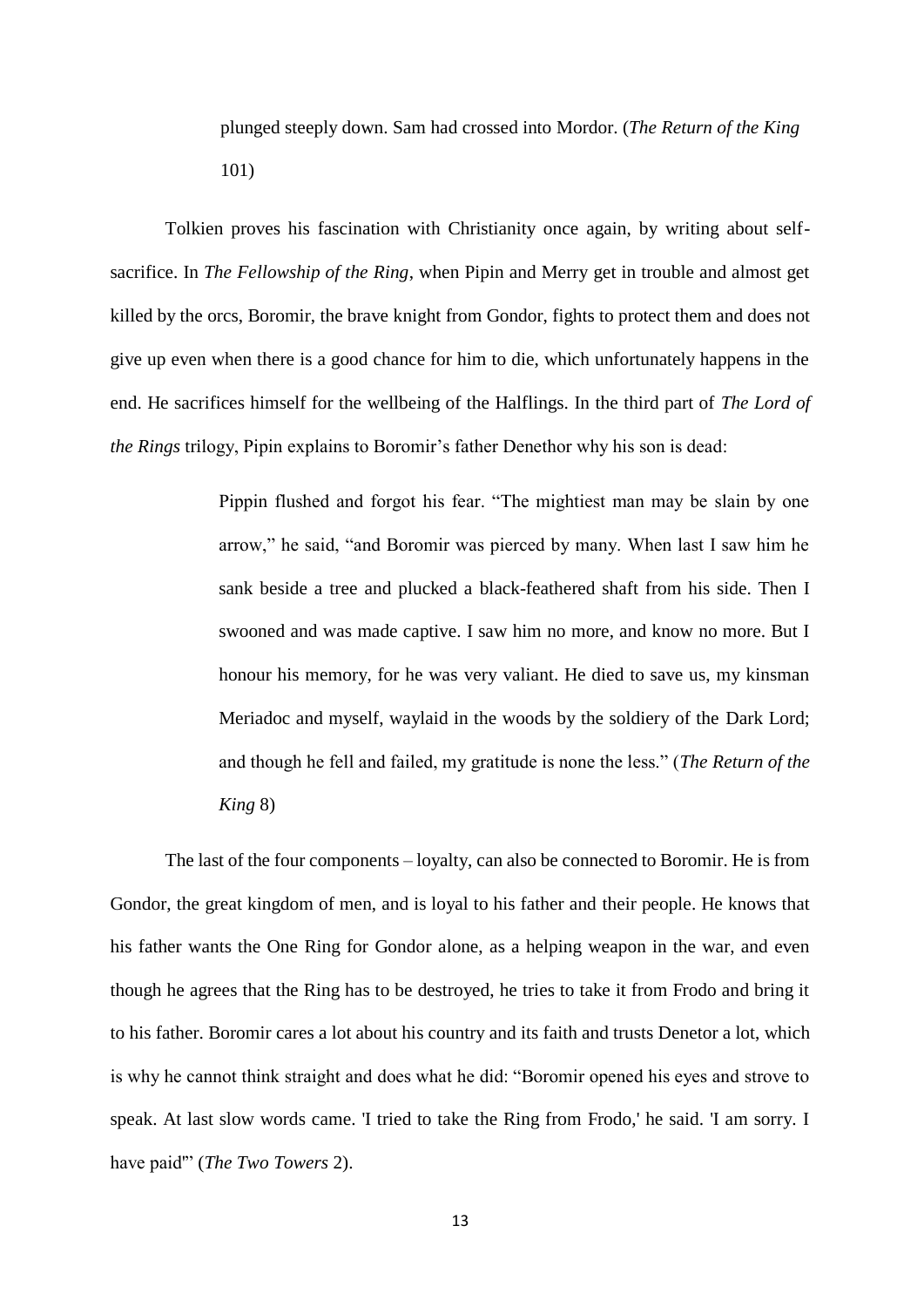#### **3. Other Mythologies, Influences and the Arthurian Legends**

Other than Norse mythology and Christianity, Tolkien was reading a lot of other foreign myths, legends and stories – Finnish, Celtic, and Arthurian. Also, some of the details from his novels were inspired by the places and events he experienced during his lifetime. For example, the industrialization of Isengard was inspired by the industrialization of England. While he was a young boy, Tolkien lived in the industrial region of Birmingham with his mother and brother. Accofding to Wood, "they soon picked up the Warwickshire dialect, which included the word gamgee." Mr. Gamgee was a Birmingham physician and his surname was probably the inspiration for a hobbit named Sawise Gamgee (Wood 1).

The most important Finnish influence on Tolkien's work is the national epic *Kalevala.* In it, the main character has a talisman of power, Sampo, with which he can gain even more power:

> He possesses a priceless treasure in the Sampo, the talisman of success, which Louhi, the hostess of Pohyola, dragged into the sea in her efforts to regain it from the heroes of Kalevala. Ever eager for the treasures of others, and generally to return any that come into his possession…. (*Kalevala* 13)

This talisman and Tolkien's One Ring are, by the description, pretty much alike. Tolkien also made the Ring the center of his novels, especially *The Lord of the Rings*, and it also symbolizes the yearning to gain more and more treasures*.* Sauron, the great evil, wants to rule the whole Middle-earth and because of that he makes the Ring of Power: "One Ring to rule them all, One Ring to find them, One Ring to bring them all and in the darkness bind them" (*The Fellowship of the Ring* 35).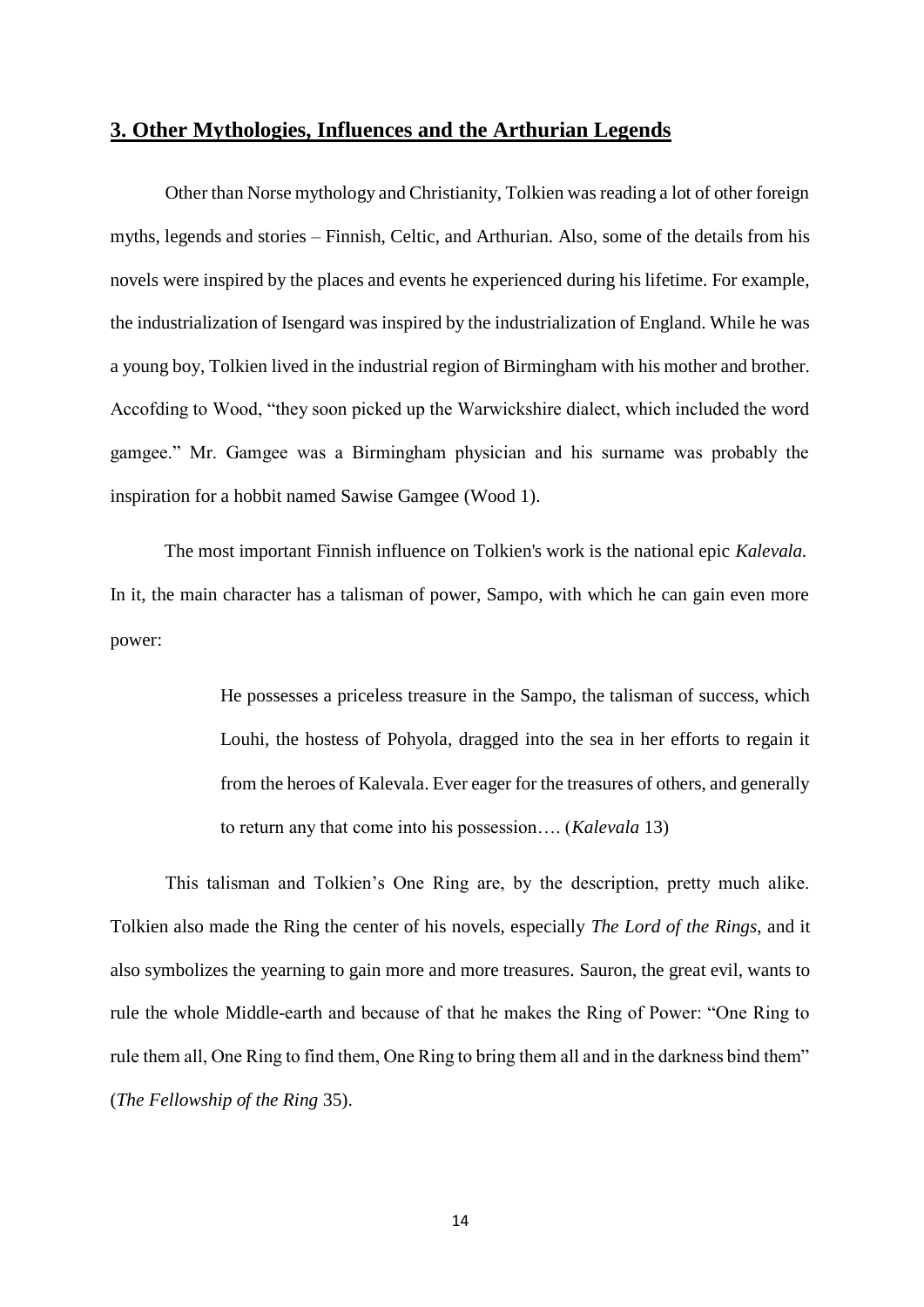Further, one of Tolkien's languages was also based on the Finnish language. As Tikka confirms, "Qenya was the name of Tolkien's Finnish-inspired Elven language from its conception until it was changed to Quenya by the end of the 30s" (11). A similarity between these two languages can be found in the number of cases. Whereas the old Qenya had only four cases like German, the new Quenya has ten, like the Finnish language (Tikka 12-13). Another similarity between the two languages are its adjectives: "In Finnish adjectives agree in case and number with their nouns. This was exactly the same in early Qenya. The agreement in case was later lost, as we can see here: ondolisse morne "on the black rocks" (Tikka 16).

The Arthurian legends are part of the cultural heritage appearing in Celtic and Welsh mythology. Although Tolkien denied being influenced by the Arthurian legends, some specialists have found similarities between names such as Broceliande and Broceliand and Avalon and Avallónë. What Tolkien, however, did admit was that the departure of Frodo and Bilbo to Tol Eressëa was an "Arthurian ending" (*Wikipedia*, Arthurian Legends n.pag.):

> I tried to save the Shire, and it has been saved, but not for me. It must often be so, Sam, when things are in danger: some one has to give them up, lose them, so that others may keep them. … Then Elrond and Galadriel rode on; for the Third Age was over, and the Days of the Rings were passed, and an end was come of the story and song of those times. (*The Return of the King* 195-196)

The last but not least is the connection between Tolkien's Aragorn, Sigurd from the *Volsunga Saga*, and Arthur. They all grew up without their parents but among nobles, their fathers were killed and all of them were in love with someone who they had to fight for. Also, there is an equivalent between their swords. Aragorn was the only one who had the right to possess Elendil, and both Arthur's and Sigurds' swords had to be pulled out of stone to prove that one is a rightful king: "Whoso draweth this sword from this stock, shall have the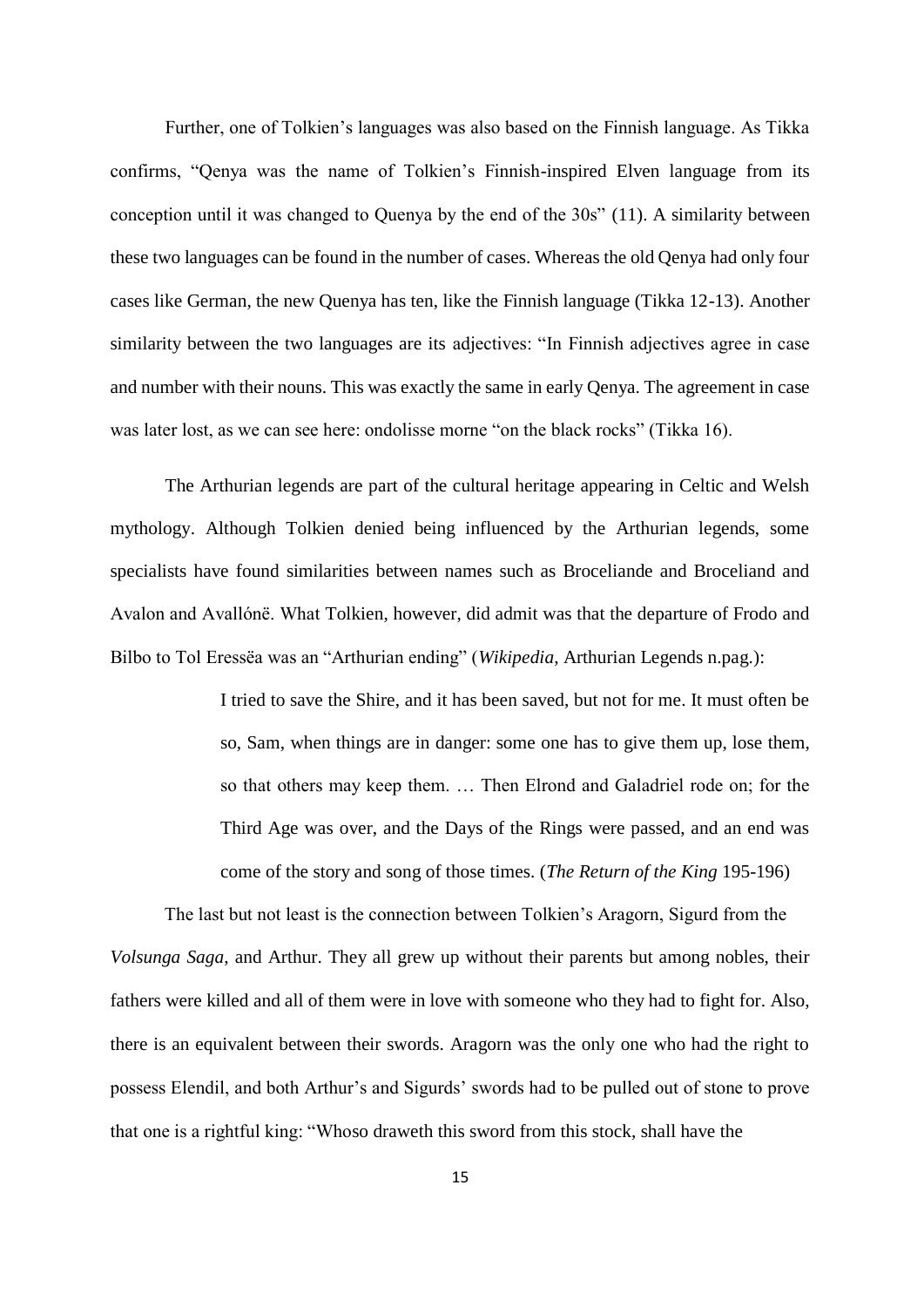same as a gift from me, and shall find in good sooth that never bare he better sword in hand than is this" (*Volsunga Saga* chapter 3).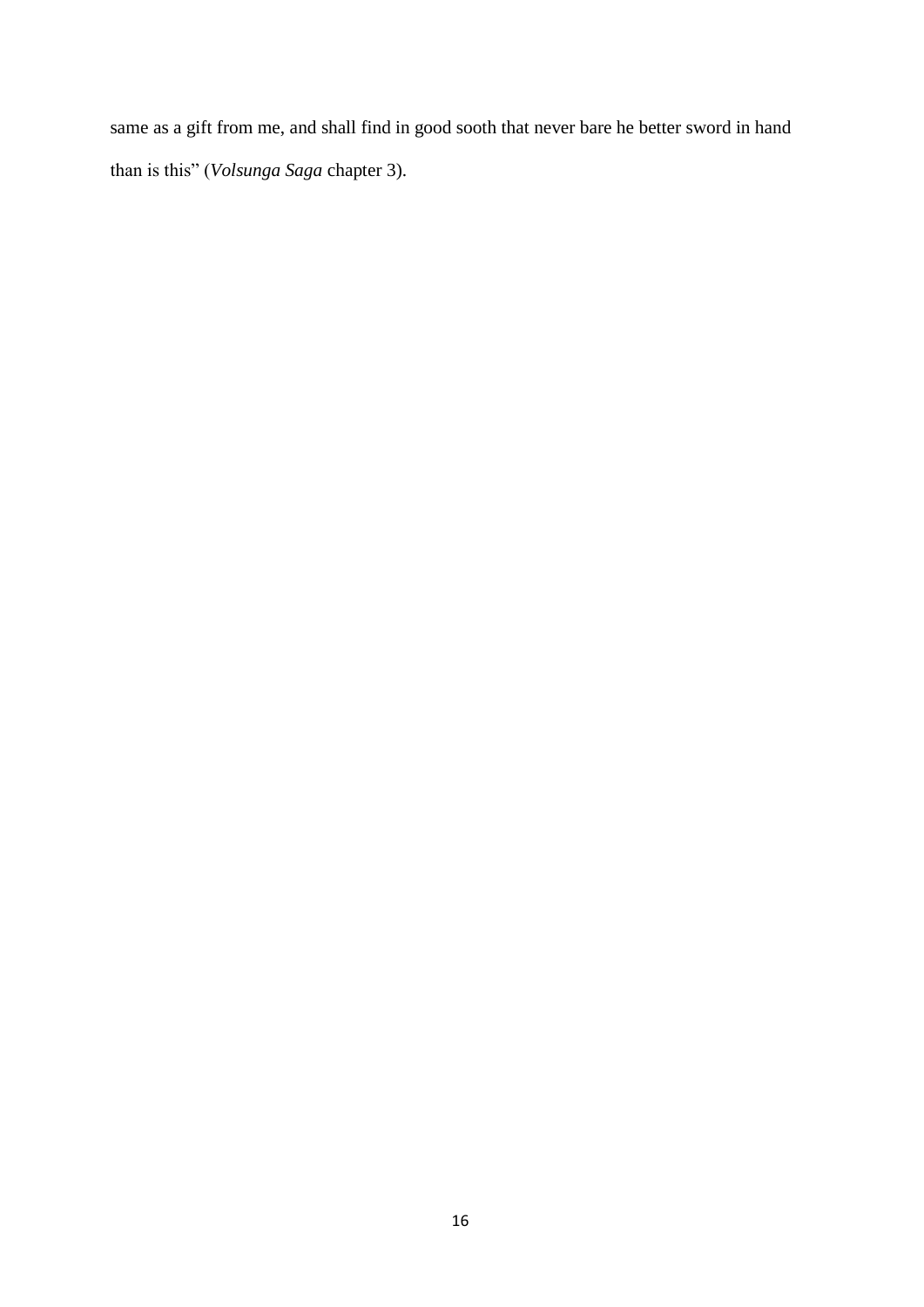#### Works Cited

- Ancalagon V. *Tolkien and Beowulf* Web. 11 July 2014 <http://valarguild.org/varda/Tolkien/encyc/papers/Ancalagon/TolkienandBeowulf. htm>.
- Anonymous, *Beowulf,* Trans. Gummere. The Electronic Classics Series, 2007. Web. 9 July 2014 < http://www2.hn.psu.edu/faculty/jmanis/beowulf/beowulf6x9.pdf>.
- "Arthurian Legends." Wikipedia: The Free Encyclopedia. Web. 19 May 2014 <http://en.wikipedia.org/wiki/J.\_R.\_R.\_Tolkien's\_influences>.
- Crawford, John Martin. *The Kalevala, The Epic Poem of Finland*. The Electronic Classics Series, 2004. Web. 11 July 2014 <http://www2.hn.psu.edu/faculty/jmanis/kalevala/kalevala-crawford.pdf>.
- Jonathan, *Creation of J.R.R. Tolkien's mythology - I wrote this paper for my studies.* Web. 9 July 2014 <http://www.theonering.com/reading-room/critical-viewpoints/creation-ofj-r-r-tolkien-apos-s-mythology-i-wrote-this-paper-for-my-studies>.
- Mertens, Vera. *The Influence of Norse Mythology on the United Kingdom, Using the Example of J.R.R. Tolkien's Works*. Web. 9 July 2014 <http://www.fvss.de/assets/media/jahresarbeiten/englisch/norsemythology.pdf>.
- Mimir's Well, *Rings, Dwarves, Elves and Dragons: J. R. R. Tolkien's Old Norse Influences*. University of the Highlands and Islands**.** Web. 3 July 2014 <http://www.uhi.ac.uk/en/research-enterprise/cultural/centre-for-nordicstudies/mimirs-well-articles/rings-dwarves-elves-and-dragons-j.-r.-r.-tolkien2019sold-norse-influences>.